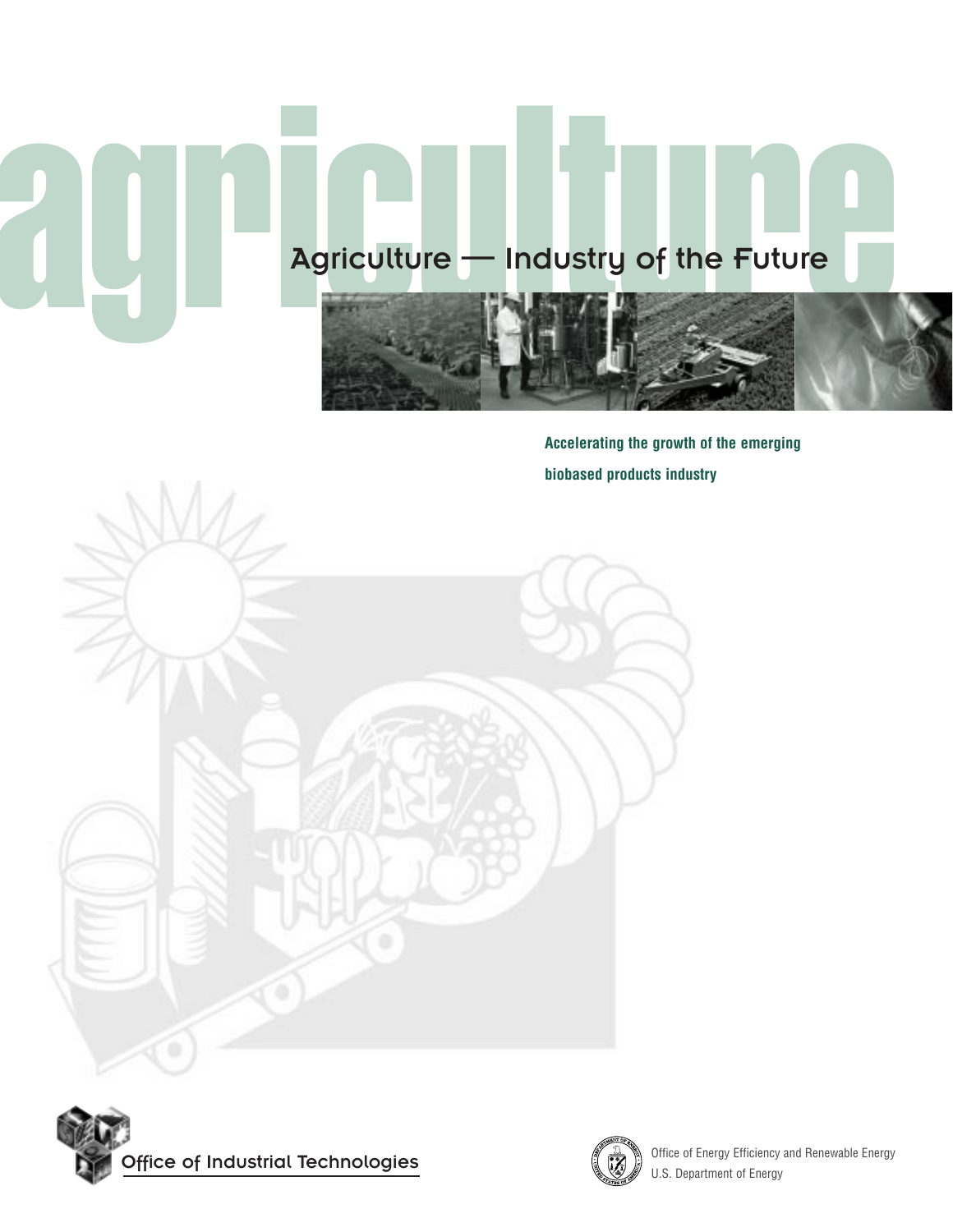Expanded industrial use of plantderived renewable resources will require a multidisciplinary, integrated approach. By working with the Office of Industrial Technologies, the biobased products industry gains:

- A powerful common voice
- Clear definition of highpriority research needs
- Expanded R&D resources
- Increased collaboration among researchers, including national laboratories
- Interrelated research projects conducted in a parallel and coordinated manner
- Cleaner, more energyefficient technologies and processes

## partnership Why work together? **Building an industry**

T<br>P<br>t<br>P The emerging biobased products industry uses crops, trees, residues, and wastes to produce chemicals and materials such as plastics, paints, and adhesives. Growth of this industry will facilitate use of plant and crop-based renewable resources to supplement fossil-based resources and will help serve national goals for energy and the environment.

Expanding the use of biobased products as industrial feedstocks will require extensive multidisciplinary research and the development of cost-effective technologies and processes. Manufacturers and growers have entered into a partnership with the U.S. Department of Energy's Office of Industrial Technologies (OIT) to foster the necessary educational initiatives and pursue the needed technology research and development (R&D). Known as the Agriculture Industry of the Future, the partnership seeks to substantially increase the use of plant-derived renewables as basic chemical building blocks—from 3 percent of chemical feedstocks today to 10 percent by 2020.

#### Growing Momentum

The executive and legislative branches and scientific experts have come together in support of the biobased products industry.

> **August 1999**: The President issues Executive Order 13134: Developing and Promoting Biobased Products and Bioenergy.

> **Goal**: Triple the use of biobased products and bioenergy by 2010.

> > **Biobased**

**2000**: The National Research Council publishes Biobased Industrial Products: Priorities for Research and Commercialization.

**Recommendation**: Publicprivate partnerships to create a biobased economy.

**Products Industry**

### **June 2000**: Congress passes<br>the Biomass R&D Act.

**Goal**: Support the development<br>of the biobased products industry to enhance the economy, energy security, and the environment.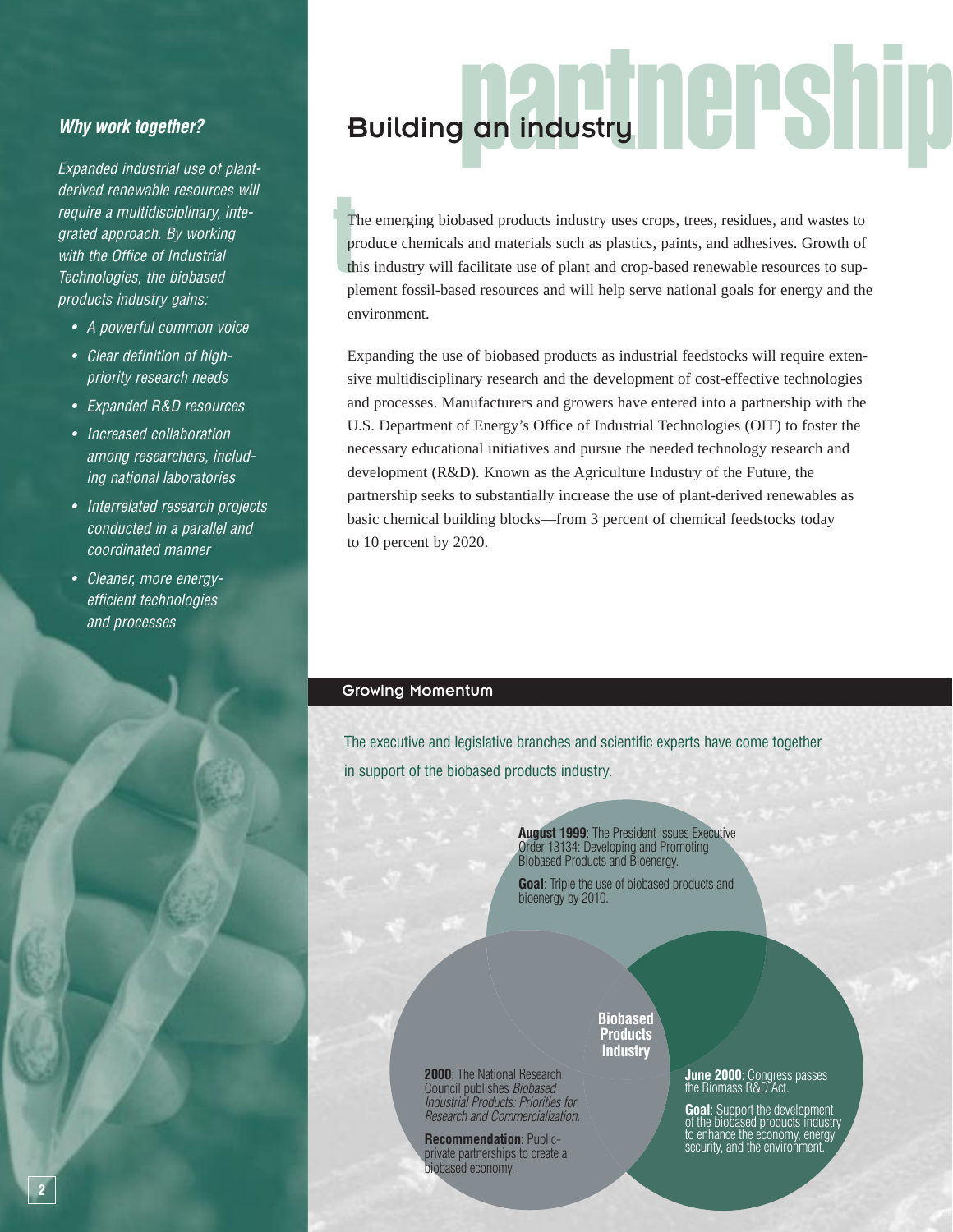

#### **Benefits to rural communities and the nation:**

- New jobs, investments, and businesses
- A cleaner, healthier environment

#### Industry leads the way

Through the Industries of the Future partnership, the biobased products industry has taken the lead in defining its own technology needs. The partnership created a vision and technology roadmap, defining the industry's common goals and priorities. It is now implementing the roadmap.

#### Vision

The Plant/Crop-Based Renewable Resources Vision 2020, initiated by the National Corn Growers Association in 1996, defines the 20 year vision for the industry. In February 1998 industry and grower representatives signed a compact with DOE and USDA to work together to support this new industry. A coalition of industry and grower groups then established an Executive Steering Group to identify the priority research areas for the biobased products industry.

#### Roadmap

The Plant/Crop-Based Renewable Resources Roadmap was developed in 1998 by over 100 representatives from the agriculture, chemicals, and forestry communities. The roadmap defined priority R&D needs; established specific technology strategies; and laid out a logical, prioritized sequence of R&D, including key milestones and performance targets.

#### Implementation

Fiscal year 1999 marked the first year of funding for OIT's Agriculture Team. Through a competitive solicitation, six R&D projects were selected and are currently under way. In fiscal year 2000, six new education grants and six new R&D projects were selected. (See pages 4 and 5.)



Sources: Department of Commerce, Statistical Abstracts 1999; USDA, Agricultural Statistics Survey.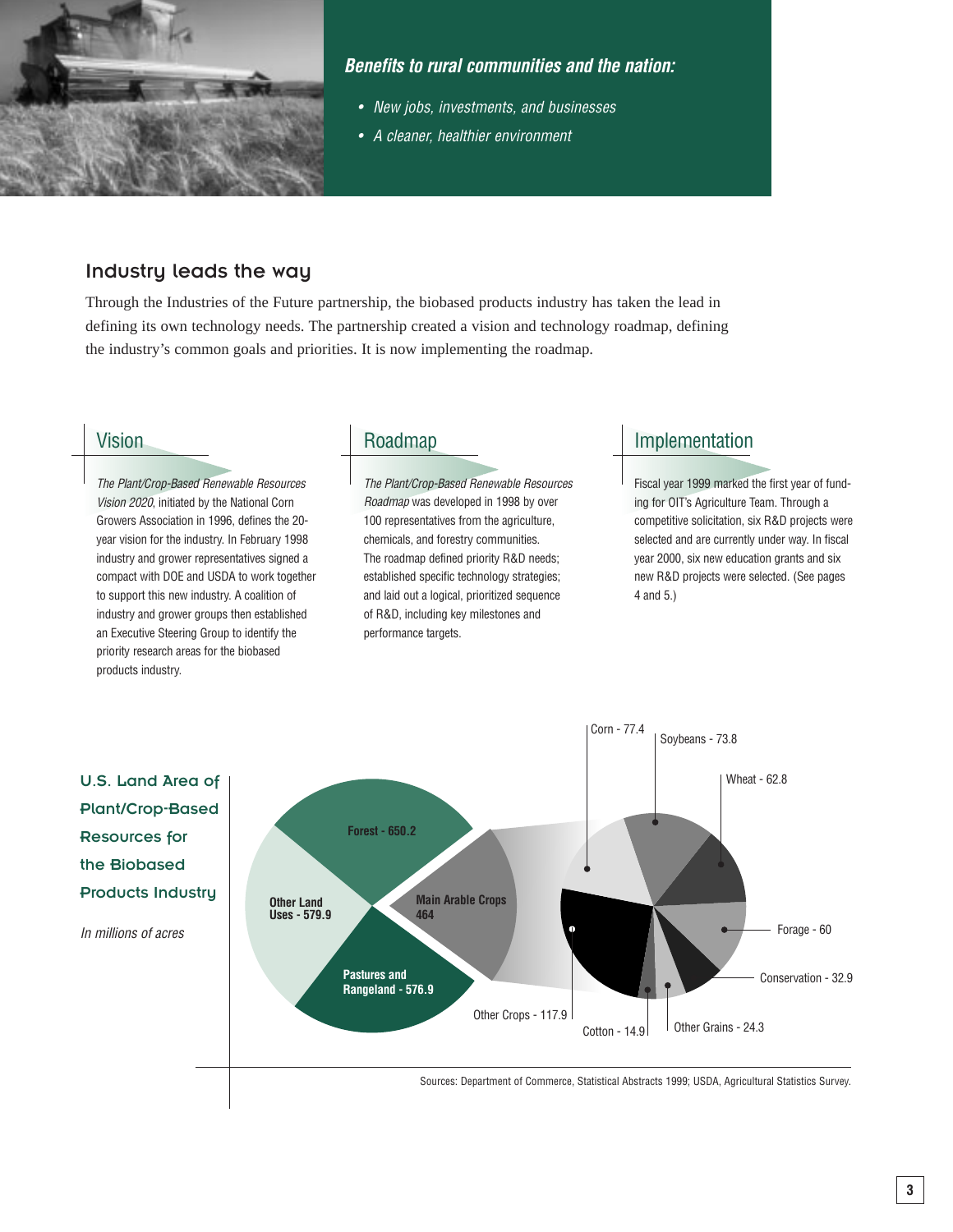## results Boosting industry performance

Us<br>de<br>inc Using a competitive review process based on industrydefined priorities, OIT awards funds to projects that will increase use of renewable resources and improve the cost-competitiveness of biobased products. Collaborative teams from industry, universities, growers, national laboratories, and other organizations share the cost and risks of R&D. The Agriculture Team has six R&D projects currently under way (described in the chart below.)

In fiscal year 2000, six additional new R&D projects were selected:

- Clean Fractionation for the Production of Cellulose Plastics
- Novel Membrane and Fractal Separation Systems
- Development of Yeast for the Fermentation of Agricultural Feedstocks to Chemicals
- Vegetable Oils as Polymer Building Blocks
- 1,3-Propanediol Via Fermentation-Derived Malonic Acid
- Continuous Isosorbide Production Using Solid Acid Catalysts

In addition, the Agriculture Team conducted the first annual solicitation for education projects in fiscal year 2000, with awards going to the Colorado School of Mines, Iowa State University, Michigan State University, Oklahoma State University-Stillwater, University of Georgia, and University of Nebraska-Lincoln. These projects stem from an initiative—launched by OIT in 1999 at the annual meeting of the National Association of State Universities and Land-Grant Colleges—to promote the establishment of multidisciplinary graduatelevel education and research programs that will support the emerging biobased products industry.

While the team is still young, it can already point to two success stories: Clean Fractionation and Polylactide Polymers (see insets).

Visit **www.oit.doe.gov/agriculture** to learn more about the projects in OIT's agriculture portfolio.



#### **Clean Fractionation**

Clean Fractionation technology, originally funded by the OIT Chemical Team, has been highly successful in separating cellulose from wood fiber. An energy-efficient alternative to traditional wood pulping, Clean Fractionation yields more highly purified cellulose that can be used to produce rayon, acetate fibers, and other thermoplastics. The technology may also serve as an enabling technology for the use of biomass in many other chemical products.

#### Current Agriculture Team Projects



The project partners will use new catalysts to develop processes to convert corn-derived glucose to chemicals such as sorbitol, succinic acid, and lactic acid, providing an alternate feedstock for chemical production. These intermediate chemicals could then be converted to a variety of end products, such as propylene glycol and ethylene glycol.

- Reduces dependence on petroleum feedstocks
- Catalyst technology will be applicable to other biobased products

**Partners**: National Corn Growers Association, Michigan State University, Pacific Northwest National Laboratory

#### **New Enzyme Processing Methods**

Using CLEC, a technology developed by Altus Biologics, researchers will develop a form of glucose isomerase enzyme able to withstand higher operating temperatures while converting glucose to fructose. As a result, the fructose/glucose ration will increase, thereby decreasing the need for downstream separations and recycling. This technology can be extended in the future to enable the efficient production of chemicals and materials from renewable biobased resources.

- Eliminates energy-intensive fractionation and evaporation steps
- Extends enzymes activity
- Enables the use of less costly glucose feedstock

**Partners**: Altus Biologics, Genencor, Cargill, Oak Ridge National Laboratory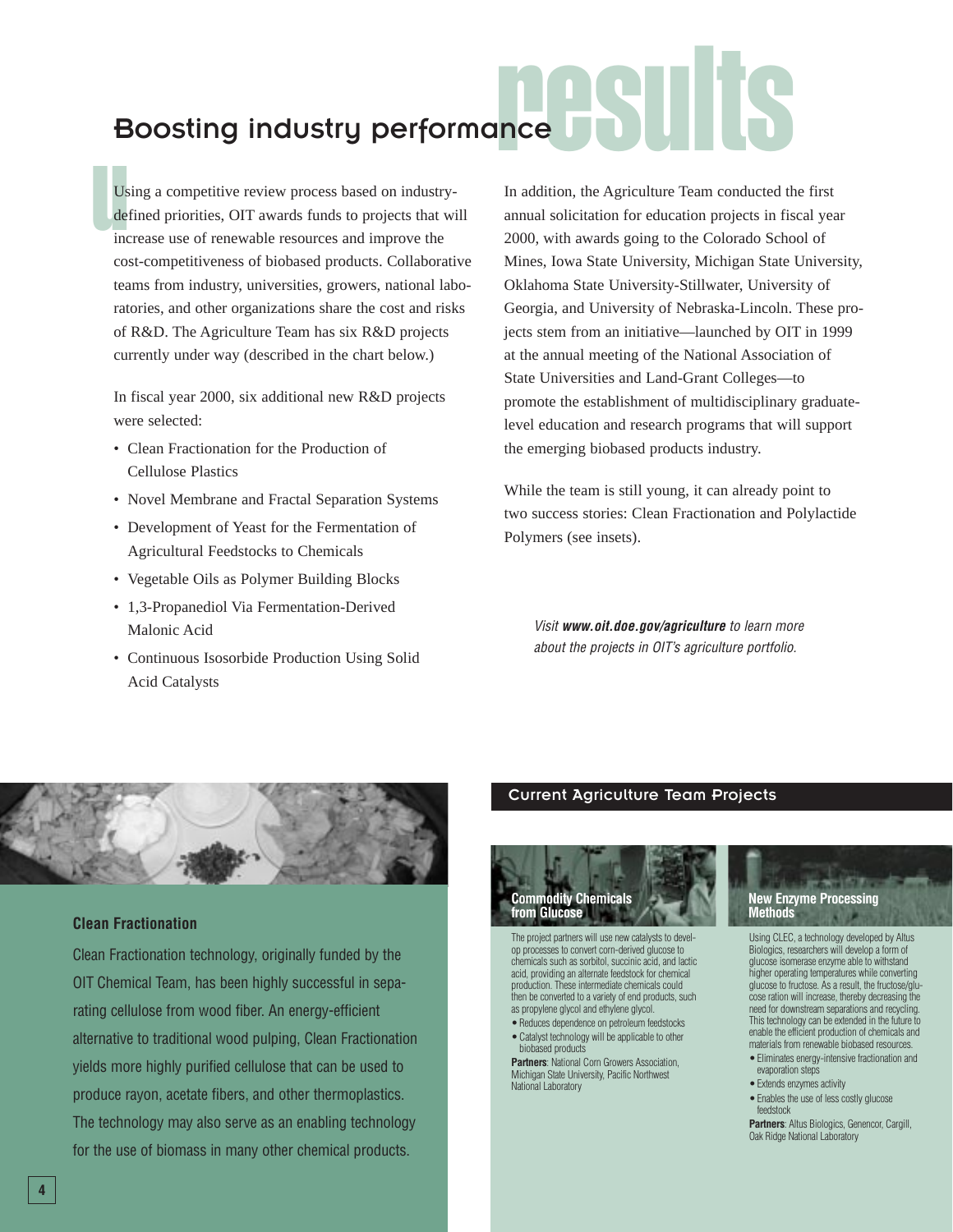

#### **From Corn to Plastics**

On April 25, 2000, Cargill Dow broke ground in Blair, Nebraska, for the first large-scale polylactide (PLA) manufacturing plant in the world. DOE has helped catalyze the development of this technology for several years, awarding over \$4 million in cost-shared funding to several PLA development projects. DOE Deputy Assistant Secretary Denise Swink was a keynote speaker at the groundbreaking ceremony.

The Cargill Dow plant will be the first facility to produce renewable resource-derived plastics able to compete with conventional petroleum-based polymers. The plant is expected to be fully operational by 2002, producing 300 million pounds of PLA a year.

#### Other Relevant R&D Projects

In addition to the projects directly funded by the Agriculture Team, here are a few of the many projects in progress in other parts of OIT and DOE from which the biobased products industry can benefit.

#### **Chemicals**

- Membrane Process for Lactate Esters
- Advanced Electrodeionization Technology for Product Purification, Waste Recovery, and Water Recycling

#### **Forest Products**

- Pine Gene Discovery Project
- Diagnosis of Soil Limitations to Productivity
- Nutrient Limitations in Intensively Managed Southern Pine
- Growth Traits in Pinus Taeda L.
- Molecular Physiology of Nitrogen Allocation in Poplar Trees

#### **DOE Biorefinery**

- Polylactic Acid, Ethanol, and Power
- Wood Adhesives Formulations from Bark-Derived Phenols
- Corn Fiber Separation and Subsequent Conversion to Fuels and Chemicals
- Production of Chemicals, Fuel, and Power from Hog Manure Using 2-Stage Anaerobic Digestion

#### **Inventions and Innovation**

- Energy Efficient Irrigation
- Anaerobic Pump

#### **Small Business Innovation Research**

- Renewable Fine Chemicals
- Separation Process for Biobased Succinic Acid
- Production of Butyric Acid and Butanol from Biomass

#### **Cooperative Programs with States**

- High-Value Products from Wheat
- **NICE3** (National Industrial Competitiveness Through Energy, Environment, and Economics)
- Precision Irrigation for Agriculture

#### **Enhanced Utilization of Corn**

Project partners are examining the structurephysical/chemical property relationship of polylactic (PLA), a biodegradable plastic, in order to improve the processability of PLA. Ultimately, this will allow for new materials with improved properties, expanding the application of PLA.

• Utilizes renewable source as feedstock • Reduces landfill volumes

• Removes greenhouse gases from atmosphere **Partners**: Cargill Dow, National Renewable Energy Laboratory, Colorado School of Mines



Researchers are integrating two approaches to utilizing waste agricultural feedstocks by converting wood waste and rice straw to mixed sugars, fermenting the sugars to produce lactic acid, and chemically converting the acid to lactic esters. Lactic esters can serve as solvents or raw material for chemicals and polymers, replacing some petroleum-derived products.

- Expands the use of agricultural feedstocks
- Enhances national energy security
- Serves a \$5 billion U.S. market

**Partners**: University of California-Davis, Argonne National Laboratory, BC International, NTEC-Versol



About 15 million gallons of oil are consumed by the recreational boating sector in North America. Researchers want to develop, test, and screen a series of 2-cycle engine oils based on vegetable oils for use in water-cooled engines that will offer the same performance as petroleum-based products.

- Saves millions of gallons of petroleum annually • Offers a 90% to 100% biodegradable product
- Produces fewer emissions
- 
- Increases fire safety
- Extends engine life

**Partners**: Terresolve Technologies, Ltd.; United Soybean Board; Smith, Bucklin & Associates; Omni Tech International

## **Products from Wheat Milling**

Researchers are developing processes to upgrade the value of the mill feed byproduct currently used as animal feed. Recovered starch is valuable itself and can provide an energy-efficient feedstock for chemicals such as sugar alcohols and polyols, and for use in antifreeze and other products. The remaining mill feed has a higher protein content and greater value as animal feed.

- Decreases emissions of greenhouse gases, particulates, and VOCs
- Replaces petroleum as the feedstock for chemicals

• Significantly reduces the amount of electricity and petroleum in processing **Partners**: Pendleton Flour Mill, Inc., Mennel Milling Company, Pacific Northwest National Laboratory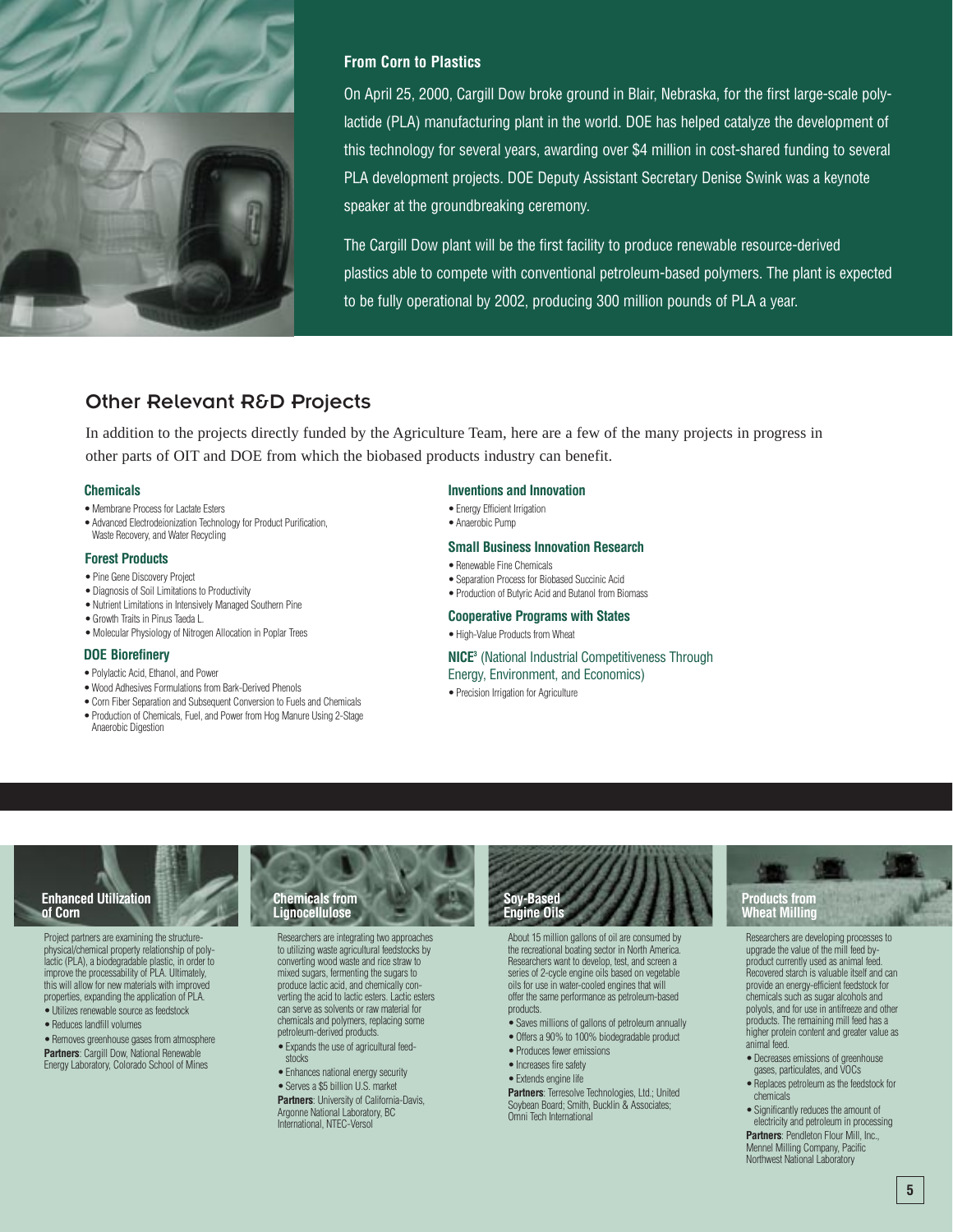# Coordinated assistance for today and tomorrow

Ea<br>
ful<br>
inc Each year, the OIT Agriculture Team awards cost-shared funds to new projects that benefit the biobased products industry. OIT's Agriculture Team supplements its own R&D budget by coordinating activities with other OIT and federal programs that can help advance industry goals.

Other OIT programs of value to the biobased products industry include research and development of **Enabling Technologies**, **BestPractices** initiatives, and **Financial Assistance**.

In response to the Biomass R&D Act of 2000, the Agriculture Team has also forged new links to programs elsewhere in the Office of Energy Efficiency and Renewable Energy, the Office of Science, USDA, and other executive branch agencies.



#### Enabling Technologies

OIT works with industry, the national laboratories, academia, and others to research, develop, and commercialize enabling technologies that can benefit a wide range of industries, including agriculture. The **Advanced Industrial Materials** program focuses on new or improved materials, such as polymers, to enhance product quality and energy efficiency. Research in **Sensors and Controls** strives to develop integrated measurement systems for operator-independent control of processes.



#### **Energy and waste assessment of Pendleton Flour Mill**

An industrial assessment performed at the Pendleton Flour Mill in Pendleton, Oregon, identified several motor and motor-related areas that have the potential to save millions of Btu per year. Upgrading to more efficient motor and motor components could save money and reduce energy costs.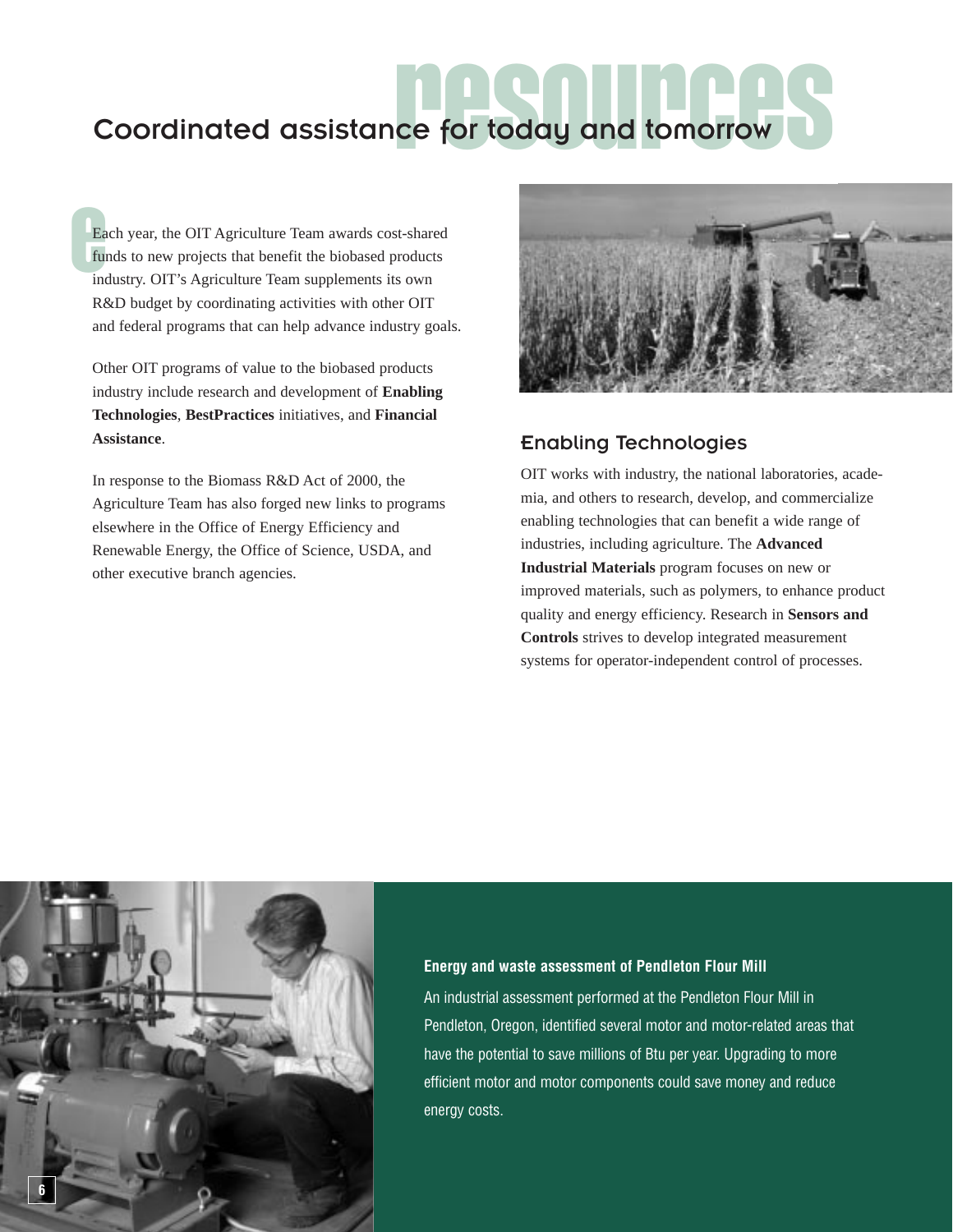#### **BestPractices**

Through the BestPractices program OIT helps manufacturers apply existing technologies to save money, cut emissions, and reduce wastes. OIT alerts companies to opportunities for funding, tools, expertise, and potentially applicable technologies in OIT's extensive portfolio of crosscutting products and services. The returns for industry can be significant.

**Plant-wide assessments** are also offered by BestPractices, helping manufacturers develop a comprehensive strategy to increase efficiency, reduce emissions, and boost productivity. Up to \$100,000 in matching funds is awarded for each assessment through a competitive solicitation process. Participants agree to a case study follow-up of results. Alternatively, small to mid-sized manufacturers can take advantage of the **Industrial Assessment Centers** program, which provides nocharge assessments through a network of engineering universities.

#### Financial Assistance

Two financial assistance programs are offered by OIT to accelerate technology development and application. The **Inventions and Innovation** program awards grants up to \$200,000 to inventors of energy-efficient technologies. Grants are used to establish technical performance, conduct early development, and initiate commercialization activities. The second program, **NICE3** (National Industrial Competitiveness through Energy, Environment, and Economics), provides cost-shared grants of up to \$500,000 to industry-state partnerships for demonstrations of clean and energy-efficient technologies. A technology demonstration funded by the NICE<sup>3</sup> program was one of the early projects to biologically convert biomass waste to chemicals.

#### State-Level Industries of the Future

In addition, State-Level Industries of the Future programs are starting up in a number of states to bring the energy, environmental, and economic benefits of industrial partnerships to the local level.

For more information on these and other resources, please contact the OIT Clearinghouse at (800) 862-2086.

#### **How to get involved**

Through Industries of the Future partnerships, the nascent U.S. biobased products industry reaps the competitive advantages of more efficient and productive technologies and, in turn, contributes to our nation's energy efficiency and environmental quality.

#### To participate:

- Monitor the OIT Agriculture Team's Web site for news and announcements of R&D solicitations, meetings and conferences, and research projects (www.oit.doe.gov/agriculture).
- Team with other organizations and respond to solicitations for cost-shared research.
- Begin saving energy, reducing costs, and cutting pollution today by participating in any of the BestPractices programs.
- Take advantage of OIT's extensive information resources, including fact sheets and case studies, training, software decision tools, technical advice on systems, searchable CDs containing project data and publications, The OIT Times newsletter, and a publications catalog.
- Sponsor and/or attend the biennial Industrial Energy Efficiency Symposium and Expo.
- Encourage your state to establish a State-Level Industries of the Future team.
- Apply for the Education Initiative and develop a graduate program promoting multidisciplinary education in the biobased products industry.
- Hold or attend a showcase demonstration to see the technological benefits of industry/OIT partnerships.

www.oit.doe.gov/agriculture